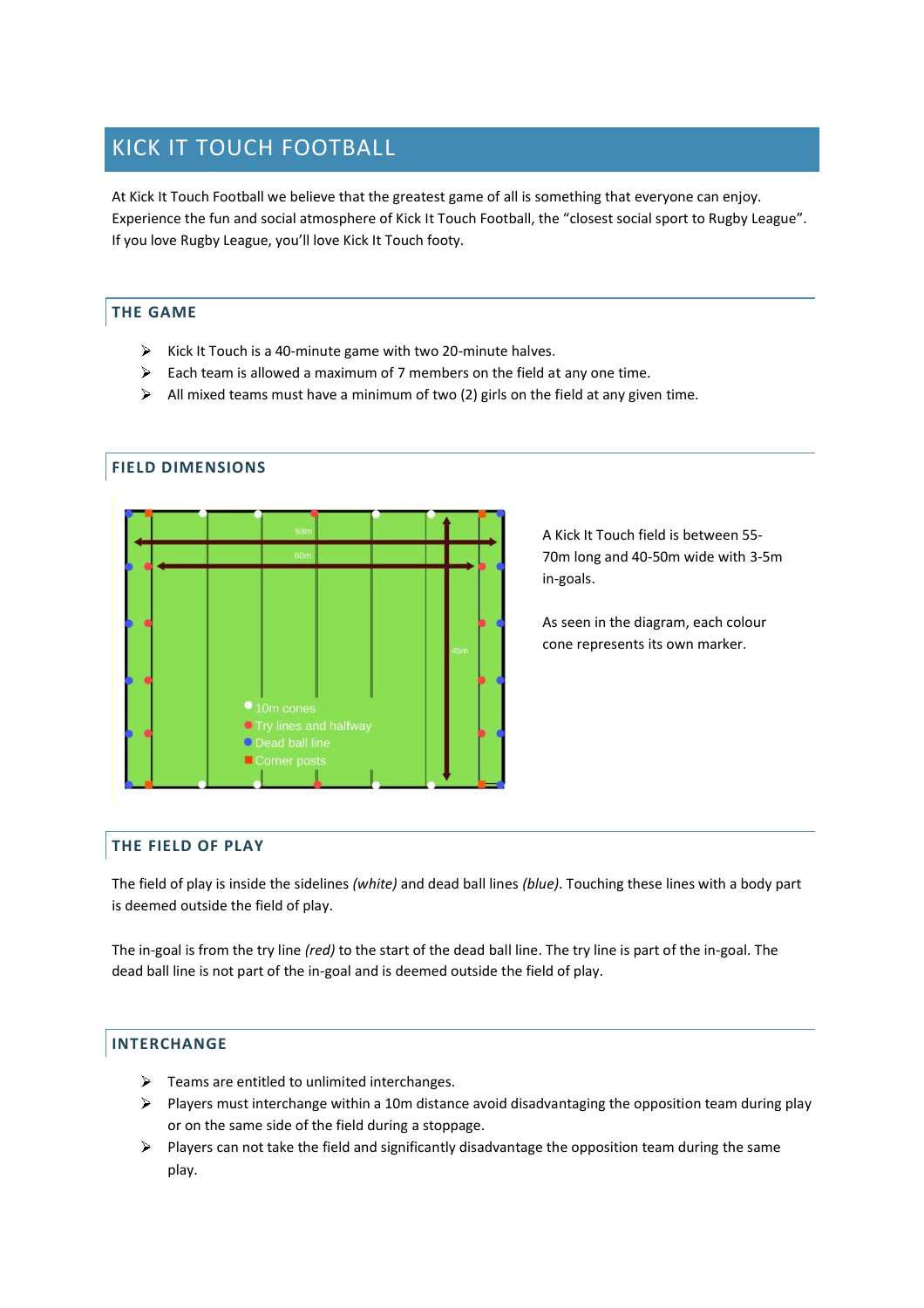## **TEAM REGULATIONS**

Teams are required to field a team with a minimum of five (5) players to constitute a game.

- $\triangleright$  Teams must consist of five (5) regular players who are on their team list before half time.
- $\triangleright$  A 3-0 victory to the opposition will be record should a team fail to take the field with 5 original players.
- $\triangleright$  The venue manager under the consideration with the on-field referee and opposition captain may allow fill-ins or extra players in fixtures matches as required.
- $\triangleright$  Early notice forfeits result a 3-0 win to the opposition, while no-notice forfeits will result in a 5-0 loss.

## **COMPETITIONS AND FINALS**

Kick It Touch will endeavour to run four (4), 10-game seasons each year. Outlined below is a typical competition structure for all venues. All teams play in finals weeks regardless of standings.

Game 1 (week 1) – Grading Game 2-8 (week 2-8) – fixtures Game 9-10 (week 9-10) – finals

Please check the 'season info' tab on your venue page for a full breakdown competition and finals structure.

#### **Finals eligibility**

- Each player is required to play a minimum of three (3) games throughout the season (trials and fixtures) and be registered on a team list to qualify for finals games.
- Any player who is not eligible for finals must seek approval by the competition venue manager.

#### **Finals Breakdown**

Divisional finals will take the top four teams through to finals.

- $\circ$  Week 9 Semi final: 1v4 + 2v3.
- o Week 10 Grand Final: *(semi final winners play off)*

'Alternate' finals *(for bigger divisions)* mimic the first round of the NRL's finals system. The top eight (8) teams will progress through to finals and will be separated into a top four and bottom four playoff bracket.

- o Week 9 Semi final: 1v4 + 2v3, 5v8 + 6v7.
- o Week 10 Grand Final: *(semi final winners in top four and bottom four play off)*

## **EXTRA TIME**

Extra time will be allowed in finals matches only. This occurs when scores are level at the end of regulation *(40-minutes).*

- Teams are cut to four *(4)* players. Mixed teams must have a minimum of two *(2)* females on the field during extra time.
- If a try is scored by one team on their first attacking possession (included is any repeat sets), the opposition team will have one *(1)* attacking set to equalise.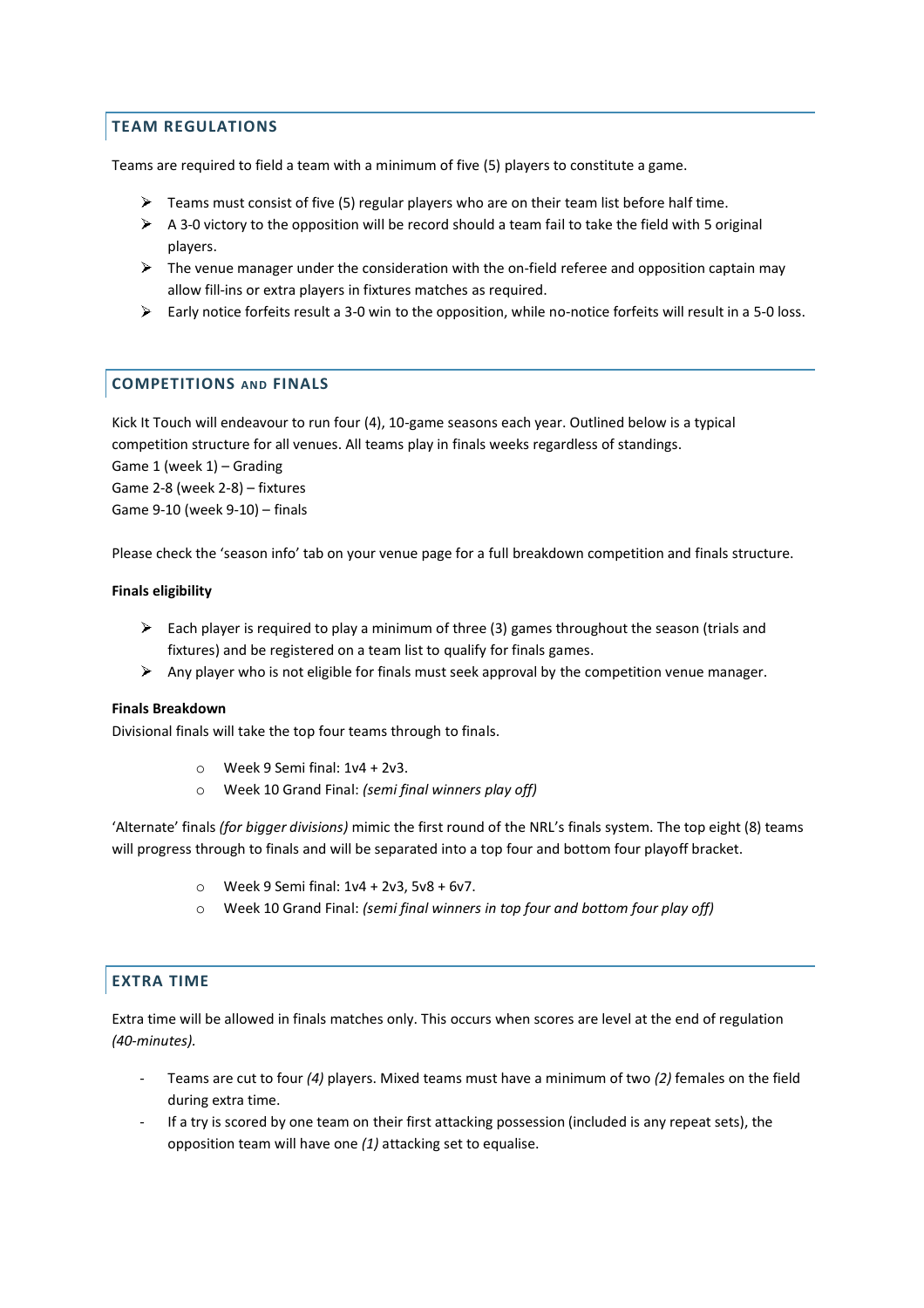- In the event a try is not scored on the first attacking possession, the game will continue until the first try is scored.
- Female tries are worth 2-points
- Teams are entitled to unlimited substitutions.
- Captains will be advised of minor rule modifications prior to extra time.
- In the event extra time takes more than five *(5)* minutes, teams will drop to three *(3)* players.

#### **SCORING AND COMPETITION POINTS**

 $\triangleright$  Scoring

- o Male try = 1 Point
- $O$  Female try = 2 Points
- Competition Points
	- o Win = 3 Points
	- o Draw/no result = 2 Points
	- o Loss = 1 Point
	- o Forfeit win = 3 Points.

## **SAFETY**

Players must wear enclosed footwear. It is against Health and Safety regulations to let any player play barefoot, in thongs or any other non-protective footwear.

- Runners and sand shoes are allowed
- Moulded and Plastic tagged boots accepted.
- Metal tags, running spikes, cricket/golf shoes, sandals/flip flops etc are not permitted.
- It is highly recommended that all players take care of long fingernails and remove any type of jewellery or accessories that could be deemed dangerous prior to taking the field *(e.g. necklaces, watches, rings, earrings, piercings etc)*. The referee may instruct a player to leave the field to remove and/or tape a dangerous item if it poses a risk to other players.

Under no circumstance can a player take the field under the influence of alcohol or drugs. Players with a previous injury or illness take the field at their own risk and may not be covered under insurance.

## **TEAM WEAR**

Teams are encouraged to obtain team uniforms with numbers. At the bare minimum teams must wear the same colour shirts/singlets with numbers.

Our team wear partner Kropp Sport will be able to help your team out with team shirts/singlets from \$30. Shorter turnaround options are available. Contact your venue manager for more information.

Bonus competition points may be allocated for correct team wear throughout the fixture rounds. Visit your venue page for a full breakdown of the competition details.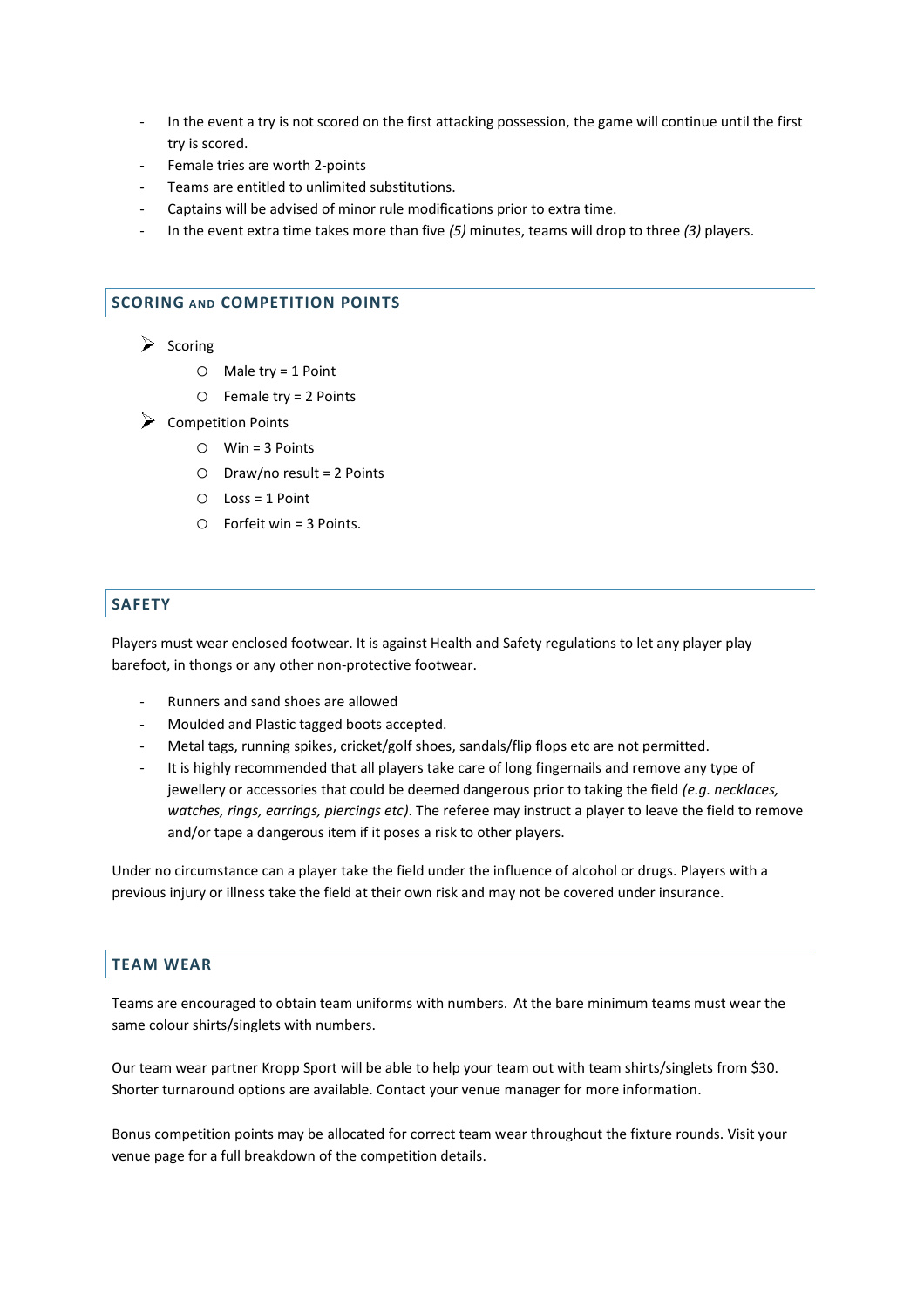### **PAYMENT**

Please note that full payment for teams must be received by the end of week 4. Visit the [Payment Portal](http://www.kickit.com.au/payment) for all debt and credit payment options.

- Two bonus competition points will be allocated to teams who settle their team fees prior to week 2.

- One bonus competition point will be allocated to teams who settle their team fees by week 4.

*Note: Outstanding payments will be dealt with accordingly and will result in loss of competition points, loss of finals eligibility or expulsion. Please visit our terms and conditions [here.](https://wp.me/P8gXvn-2q0)* 

#### **INSURANCE**

Kick It Touch Footy Pty Ltd is not responsible for any injury or loss, whether bodily or to property from the activities of Kick It Touch Footy as in registration.

Players accept that when participating in the Kick It Touch Footy competition, they do at their own risk. Participants are encouraged to visit their doctor before playing in the Kick It Touch Footy competition as any pre-existing medical condition may put a player at risk of physical injury.

Under no circumstances are pre-existing injuries covered by the Kick It Touch Footy Pty Ltd insurance policy, which is administered by Arthur J Gallagher.

Additional loss of income is the player's responsibility to take extra cover if they feel that is necessary.

#### **Who is Arthur J Gallagher?**

Gallagher is one of Australia's – and the world's – largest insurance broking and risk management companies. In Australia we are the chosen partner to more than 125,000 businesses, from micro-SME's through to multinational corporations and some of the world's most iconic brands.

Visit our [insurance](http://www.kickit.com.au/insurance) page for full breakdown on the insurance provided by Arthur J Gallagher, or [contact us](http://www.kickit.com.au/contact) for more details.

#### **WEATHER**

Kick It Touch Football is played in all conditions except thunderstorms due to safety concerns from lightning and hail. Kick It Touch venue managers will notify team captains in extreme cases of weather when games will be postponed. Otherwise, players should assume that games will be played as per normal, even if it is raining.

At most venues, the fields are out of our control and could be closed independently due to wet weather.

No games are ever lost due to weather conditions or extraordinary circumstances. Games are simply postponed to the following week.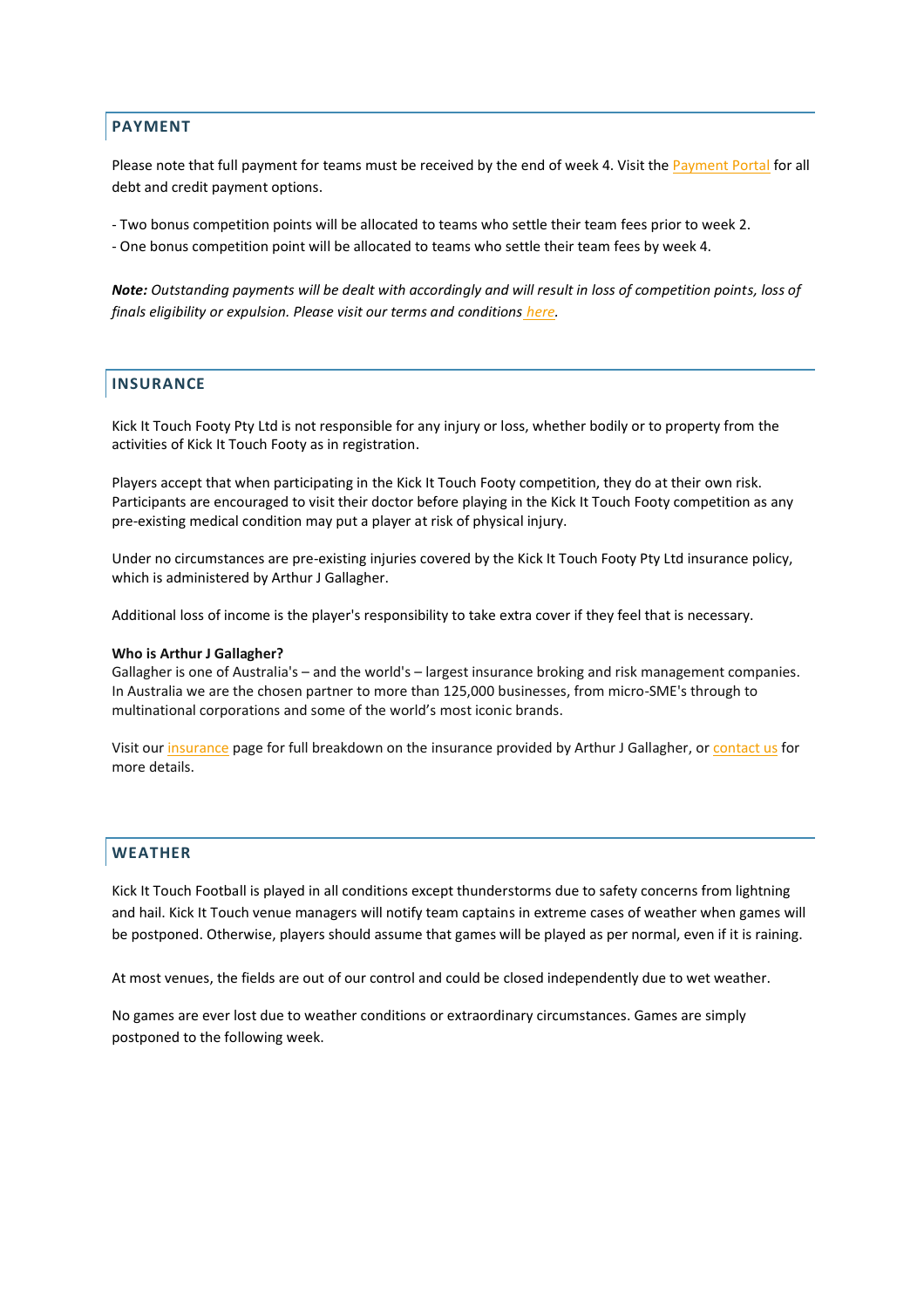## **OFFENCE**

#### KICK OFF

Kick-off is a drop kick centred on the halfway line. The kick can be any height and must travel 10m on the full.

- Kick-offs that do not travel 10m on the full or are kicked out of the field of play on the full will result in a penalty to the receiving team on halfway.

- Players of the receiving team are entitled to straddle the ball out of play. This is done by having a grounded body part outside the field on play, before touching the ball on the full. This will result in a penalty on halfway.

## **KICK-OFF | RE-GAINING POSSESSION**

The kicking team is allowed to re-gain possession from the kick-off. Players can re-gain possession if the ball bounces out of play *(over the sideline or dead in-goal).* Players from the kicking team may compete for the kick-off but can not make contact on a player from the receiving team.

As an issue of safety and to uphold the social nature of our game, if the ball is touched by any player before travelling 10m, it will still result in a penalty against the kicking team on halfway.

#### INITIATING THE TOUCH

Players are allowed to initiate the touch on a defensive player to start a ruck. Once a touch has been made, the player in possession must step over or roll the ball backwards between their legs.

- Players are not required to use their foot to play the ball.

Attacking players who initiate the touch must do so without excessive force to disadvantage a defender.

The ball carrier can not ruck on a *(passive)* offside defender. Play will be stopped with the attacking team losing all momentum. Once the defence is onside, the attacking team will be able to play the ball. The stoppage will be added to the touch count.

#### THE RUCK

The ruck is the most important piece of play when obtaining field possession. The speed and precision of the ruck is dependent on all players involved.

## **"OVER THE MARK"**

Over the mark is when a player in possession has taken one step in any direction following the point of the touch. This results in a re-start of play at the point of the touch with the team in possession retaining the ball.

The play the ball over the mark is added to the touch count.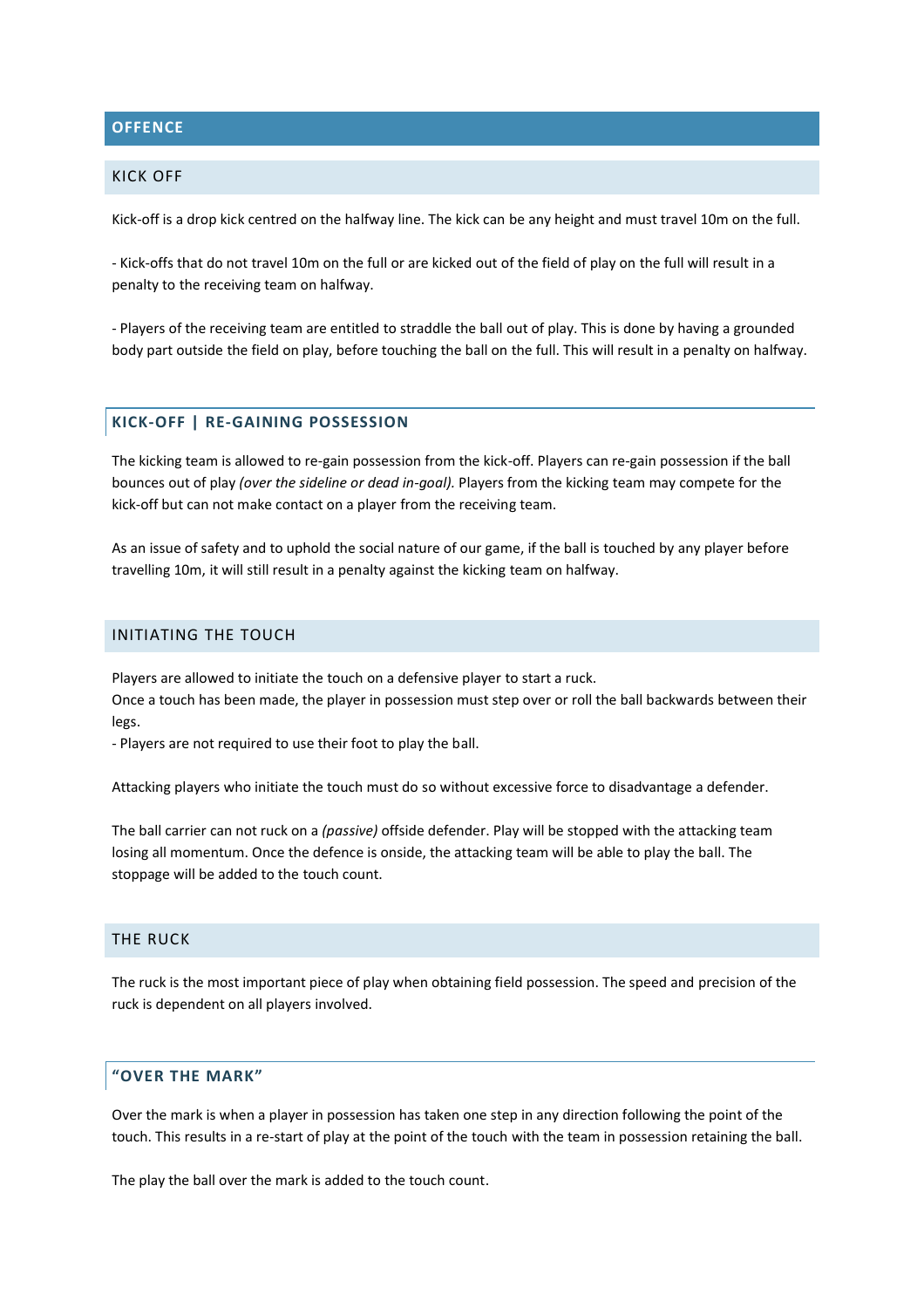## **PLAYING THE BALL | BEFORE A TOUCH**

Play the ball before initiating the touch or being touched by a defender will result in a restart of play at the point of the touch with the attacking team retaining possession. The attacking team loses all momentum.

Playing the ball before the touch is added to the touch count.

## **INCORRECT PLAY THE BALL**

An incorrect play the ball is an infringement when attempting to play the ball. This results in a change of possession.

A play the ball error is when;

- the ball carrier does not place the ball between their legs to roll or step over,
- is not facing forward or 'square' to the ruck.
- loses control or drops of the ball when attempting to play the ball.
- kicks the ball *(out of the ruck)* in the process of rolling the ball.

Players who lose control of the ball after the touch and are not in the process of playing the ball will be permitted to re-roll the ball.

#### **PLAY THE BALL | INSIDE THE OPPONENT'S 10M**

When attacking inside your opponents 10m, players are encouraged to take the spot of the play the ball backwards *(up to the 10m line)* to increase your attacking opportunity.

## THE DUMMY HALF

The dummy half can not score.

The dummy half can not get touched with the ball unless they kick through the defensive line *(as set by the referee)* and re-gather the ball.

Should a dummy half be touched with the ball or ground the ball to score, this will result in a changeover.

In the issue of safety, dummy halves can not kick the ball off the ground at the play the ball to avoid being touched. This will result in an immediate change over.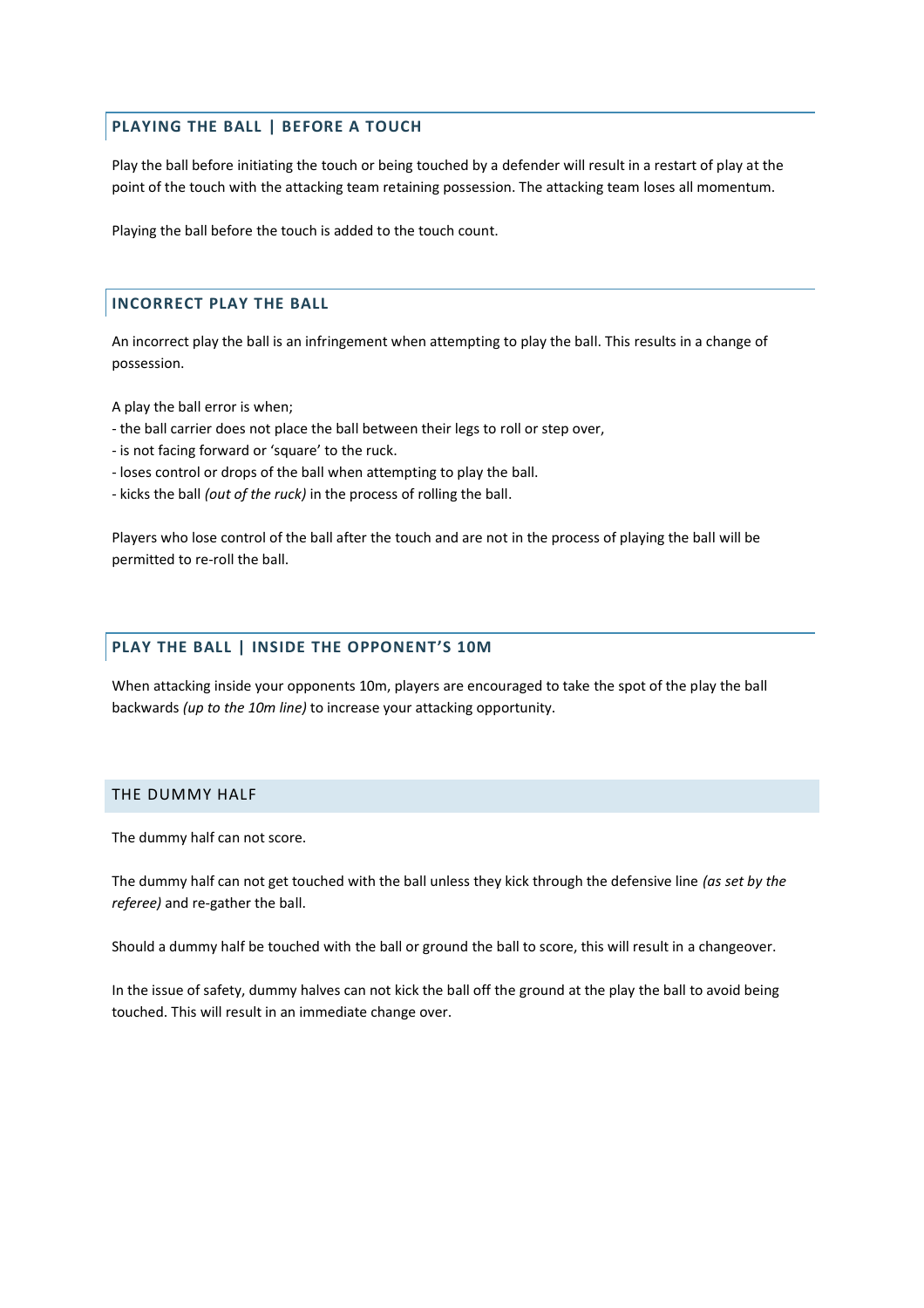### KICKING IN GENERAL PLAY

In general play, players are allowed to kick on any touch and at any height.

- Drop kicks in general play are considered a knock-on.
- A kick off the knee or thigh is classed as a knock-on and will result in a changeover.

#### **KICKING | 20/10**

A 20/10 is Kick It's equivalent of a 40/20 kick as seen in the NRL. To kick a 20/10, players must kick the ball from inside their own 20m and find touch inside their opponents 10m. This will result in a tap re-start and a fresh set of six, 10m out from your opponent's line.

### **KICKING | DEAD IN-GOAL**

Kicking the ball dead in-goal occurs when a player kicks a ball beyond the dead ball line *(either on the full or following a bounce)*. This results in a 10m tap restart to the opposition team.

## **KICKING | OUT ON THE FULL**

Kicking the ball out of play on the full results in a changeover and a roll ball re-start to the opposition team at the spot of the kick.

## **KICKING | INTO TOUCH**

Kicking the ball into touch occurs when the ball bounces over the sideline following a kick. This will result in roll ball re-start to the opposition team at the point the ball went out of play, 5m in from the sideline.

#### KICKING INSIDE THE OPPOSITION'S 10M

An attacking player can not score off their own kick when inside the opponent's 10m or in-goal. This includes deflections off the leg when playing at the ball.

Should the kicker retain possession following a kick inside the 10m, they must pass or kick to a teammate to score.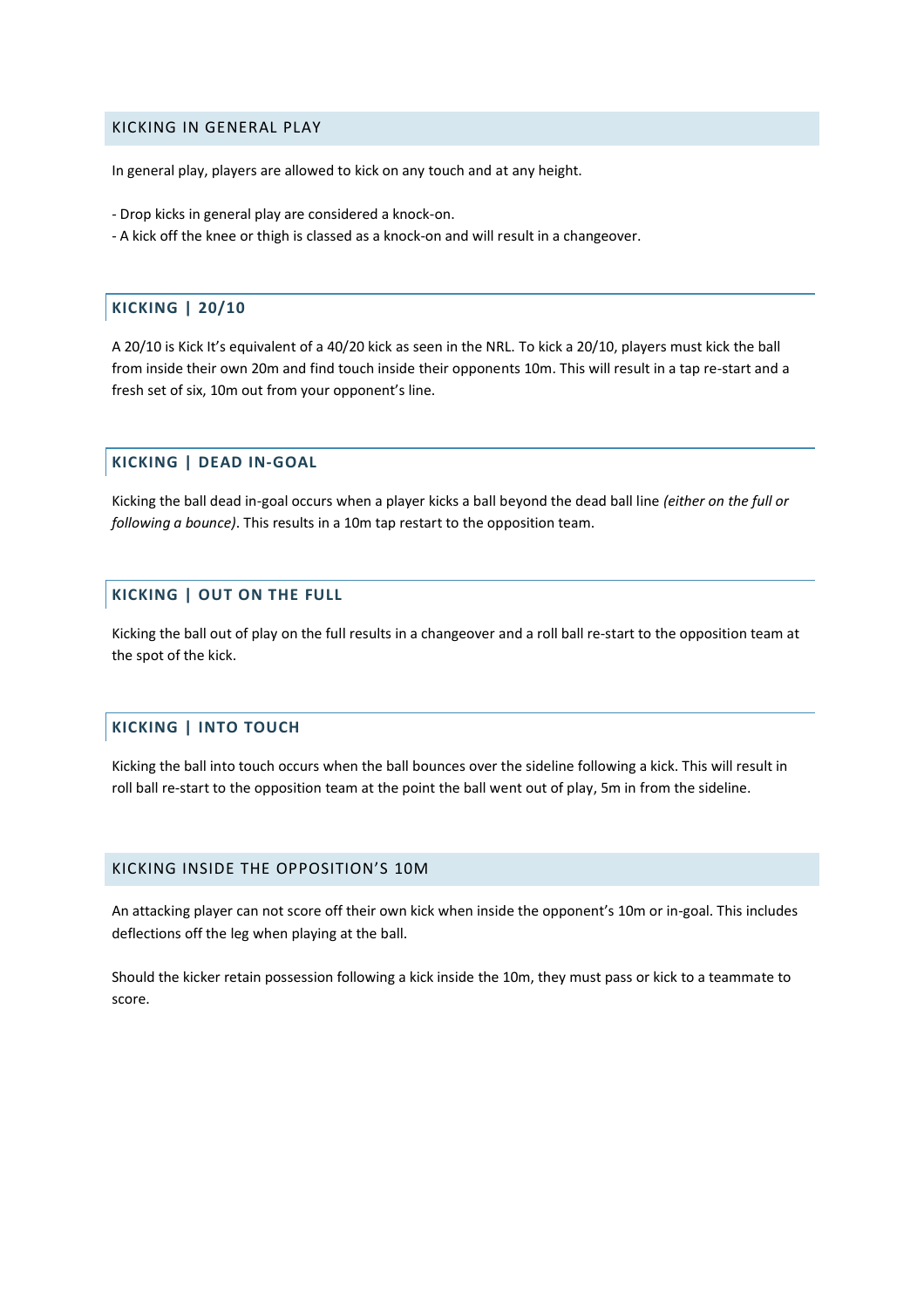#### SCORING

A player can score a try by placing the ball in their opponent's in-goal while maintaining control of the ball and with downward pressure. A grounding can occur with the hands, arms or front torso.

All male tries are worth one point, while all female tries are worth two points.

## **INCORRECT GROUNDING**

A player needs to re-grip the ball successfully should they lose control of the ball in the process of the grounding.

- A player can not ground the ball while simultaneously touching the sideline or dead ball line. This is deemed outside the field of play and will result a 10m restart to the opposition team.

- A player can ground the ball short of the try line or slide into the in-goal to score provided they maintain control of the ball until the grounding in-goal.

## **BENEFIT OF THE DOUBT**

Benefit of the doubt favours the attacking team. In situations where there is a simultaneous grounding and touch, advantage will be given to the attacking team, resulting in a try.

Benefit of the doubt may be applied to simultaneous touch pass/ kick situations, when players come in contact with the sideline or dead ball line and/or in circumstances where the referee may have an obstructed view.

#### **PENALTY TRY**

A penalty try occurs when there is an infringement by a defensive player, that is either dangerous to or prevents an attacking player from scoring. No extra points are awarded for a penalty try.

To be considered a penalty try, the referee must have little double that for the player's actions, they would have scored.

#### FORWARD PASS

A pass that is propelled in a forwards direction in relation to the hands of the ball carrier is called a forward pass. The ball needs to be passed backwards out of the hands.

A forward ball results in an immediate changeover. Advantage may occur if the defending team takes possession or intercepts a forward pass.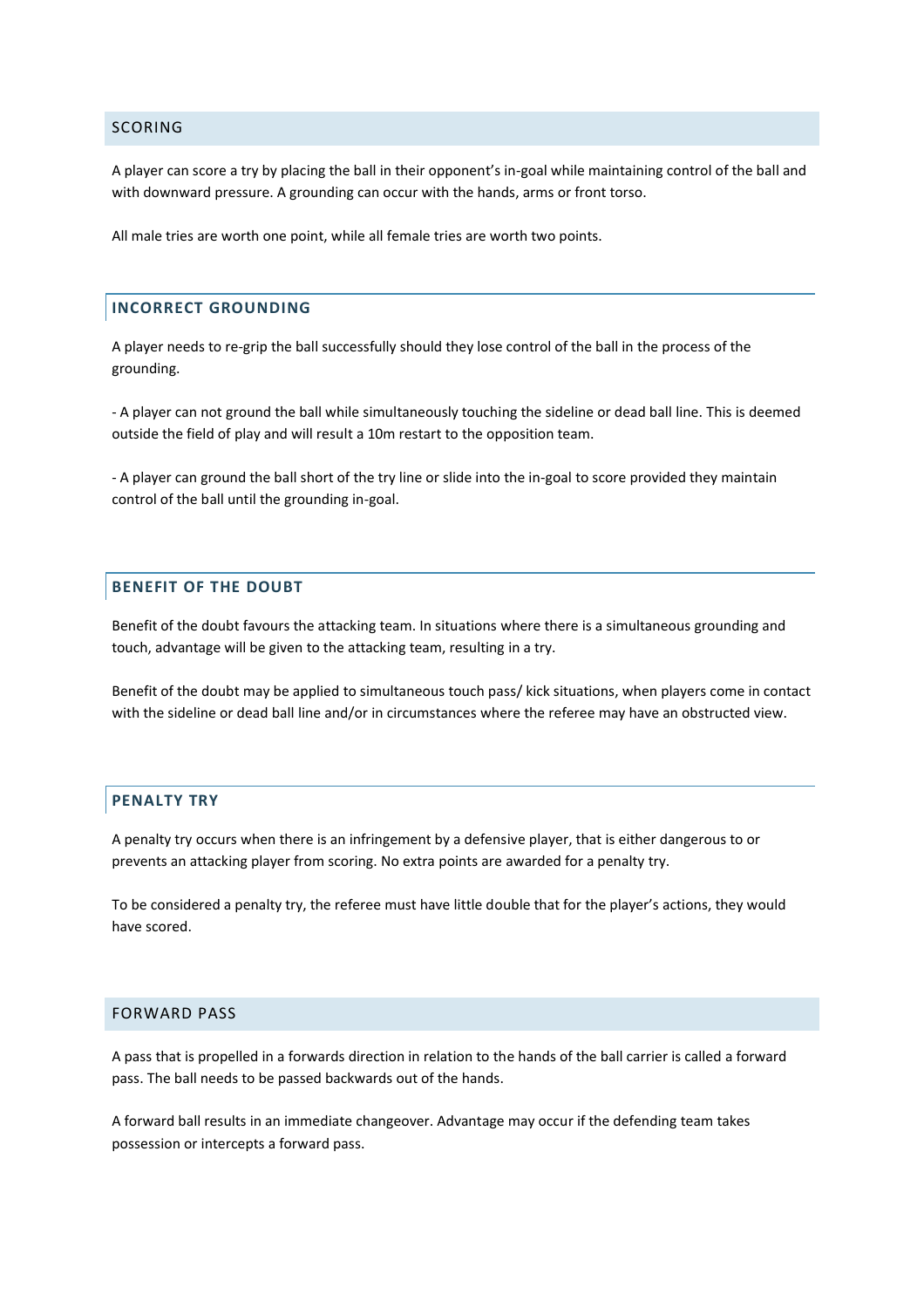### **PASSING | PASSIVE OFFSIDE DEFENDERS**

Players are encouraged not to deliberately pass into passive offside defenders near the ruck. This will result in a changeover at the spot of the infringement.

#### **PASSING | HITTING THE GROUND**

Play will continue when the ball is passed or dropped into the ground and is backwards.

#### KNOCK ON & INTENTIONAL GROUNDING

A knock on is ruled when the ball moves in a forwards direction towards the opponents goal line and touches the ground, another player or referee.

#### **MAINTAINING CONTROL OF THE BALL**

It is the responsibility of the player in possession to maintain control of the ball from the point they gain possession, through to the next touch or grounding of the ball.

Players who juggle or bat the ball in any direction and re-gather are deemed to be in control of the ball and can be touched at any point by a defender.

Failure to re-gather the ball on a juggle is considered a loss of control and is a knock on.

Drop kicks and kicks off the knee are classed as knock-ons. Players need to maintain control of the ball through the process of kicking.

#### **INTENTIONAL GROUNDING**

Intention grounding in the field of play is the controlled and stationary grounding of any loose football to avoid contact with other players.

As a method of safety, the referee will call touch immediately. Should that player not maintain control, it will be considered a knock-on.

## ADVANTAGE

Following an infringement, 'advantage' is the opportunity a team in possession ha to promote the ball and gain sufficient territory following an infringement. Referee discretion applies.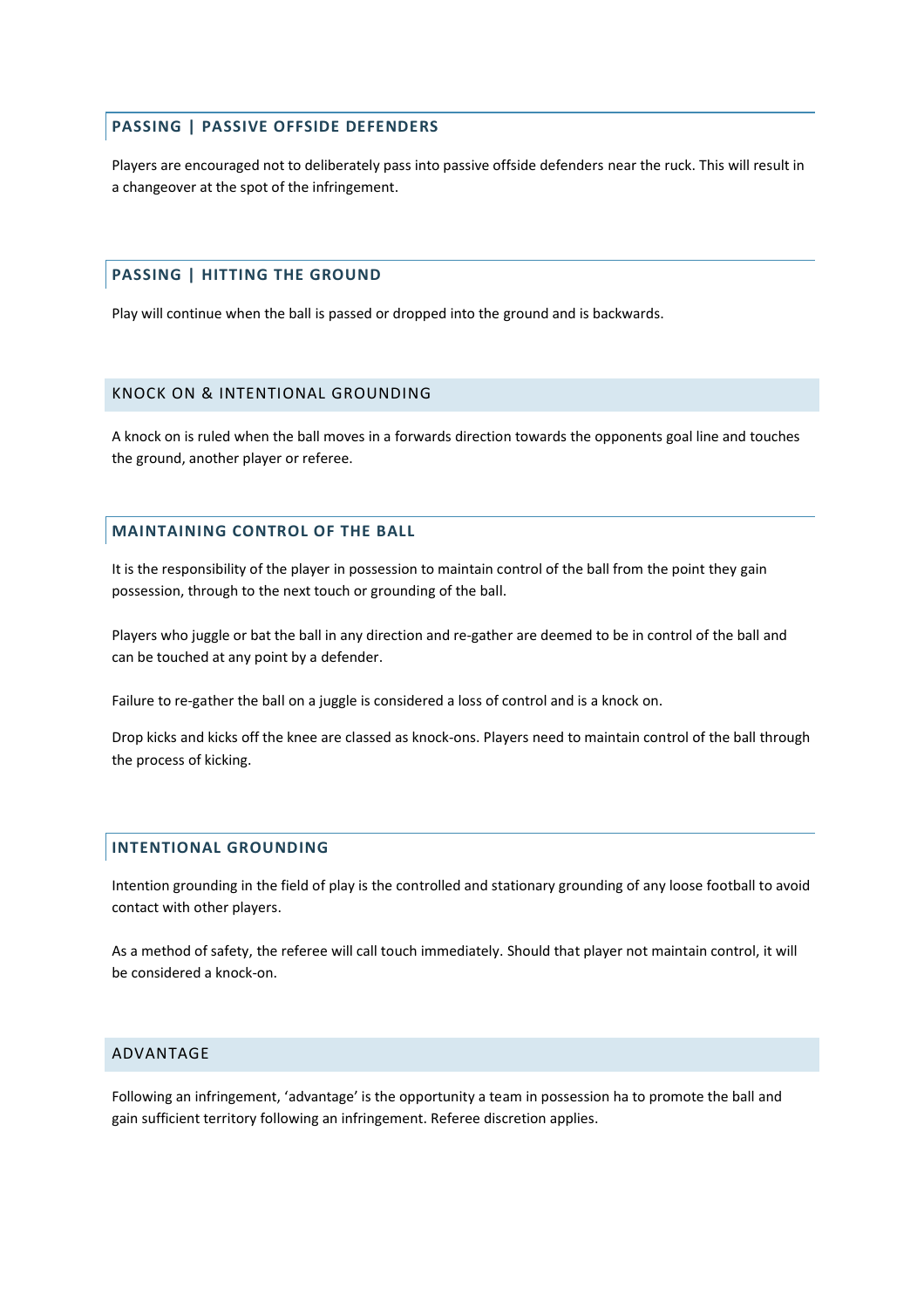## **ADVANTAGE TAKEN**

Advantage taken is when the team in possession travels 10m or more in a forwards direction from the spot of the original infringement and/or gains a considerable advantage by passing or kicking the ball, or promotes the ball beyond their opponent's dead-ball line.

The touch continues when advantage is taken.

## **ADVANTAGE NOT TAKEN**

Advantage taken is not taken when the team in possession doesn't travel 10m with the ball or gain an advantage.

'Six again' can be applied by the referee and the team in possession will receive a new set of six touches. Alternatively a penalty may be awarded to the attacking team.

Advantage is over when the ball is grounded (or made dead) by a player on the infringing team.

## **"SIX AGAIN"**

'Six again' is when the referee rewards the team in possession with a fresh set of six touches when advantage can not be played following a defensive infringement.

'Six again' can be applied to advantage situations such as offside, shadowing, ruck or play the ball infringements, yes/no touch, phantom touch or minor contact.

In most cases, a 'six again' call will allow play to flow rather than a concede a play stoppage and a penalty.

#### **"PLAY THROUGH"**

A player in possession of the ball can take advantage and "play through" from a touch made by an offside defender. Typically a referee will call "play on" or "play through" following the touch by the defender.

Advantage is deemed to be taken when the ball carrier can promote the ball 10m in a forwards direction. Referee discretion applies.

Should the attacking team not gain advantage, the referee will call "6 again" with the team in possession receiving a fresh set of six touches with play allowed to continue. *(see more – defence, setting the mark)*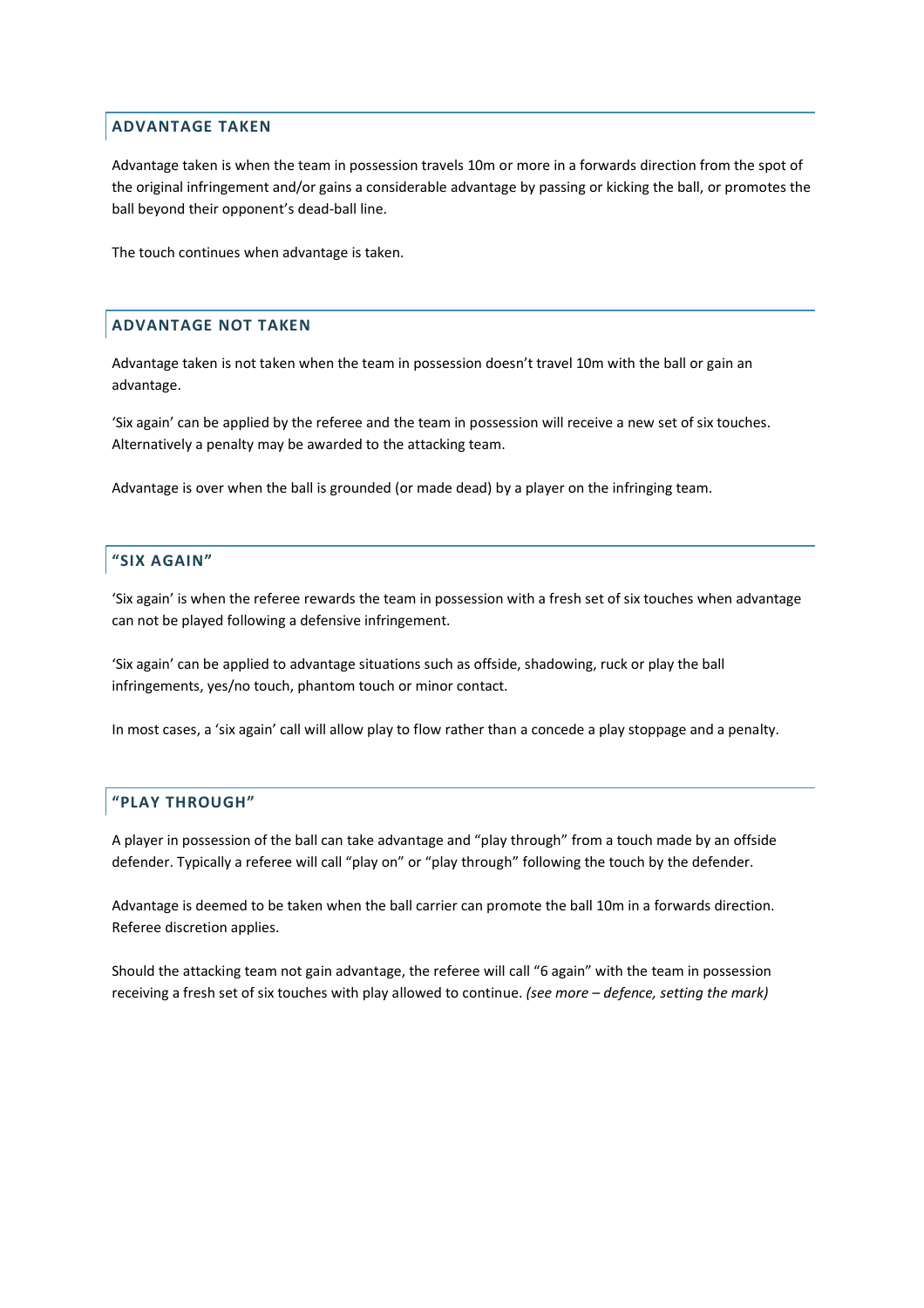#### TOUCH INGOAL IN POSSESSION

An attacking player can be touched in their opponent's in-goal and still remain in possession provided it is not the last touch.

Players who are touched in goal will be required to play the ball 10m out from their opponent's goal line with the touch count continuing.

### OBSTRUCTION AND OFFSIDE

Obstruction is where a player in possession of the ball runs behind one of their own teammates to promote the ball and disadvantages the defence. Obstruction results in an immediate penalty against the team in possession.

Play will continue should players 'surrender' the touch after obstructing the defence, only to gain no advantage.

Support runners must stay in-line or behind the ball carrier. Support runners are entitled to hold their line or position on the field, but must not deliberately change their line or make contact with a defender to obstruct them from making a touch or play on the ball carrier.

#### **OFFSIDE | IN ATTACK**

Players on the attacking team are deemed offside if they are in front of the play the ball on any given touch. This results in an immediate penalty to the defensive team.

To get onside and take part in the play, attacking player who is offside must then step behind the play the ball.

## REFEREE OBSTRUCTION & CONTACT

When the ball contacts a referee, play is stopped, and the attacking team will retain possession at the point the ball touched a referee. The attacking team will not lose a touch on the ensuing play the ball.

Player/referee contact may occur when a referee inadvertently obstructs a player from making a touch or grabbing a loose ball. In most cases, the referee can not disappear and is not at fault.

In the fairness of play and at the referee's discretion, the official may choose re-start the play at the point of the obstruction. The attacking team will retain possession and not lose a touch on the ensuring play the ball.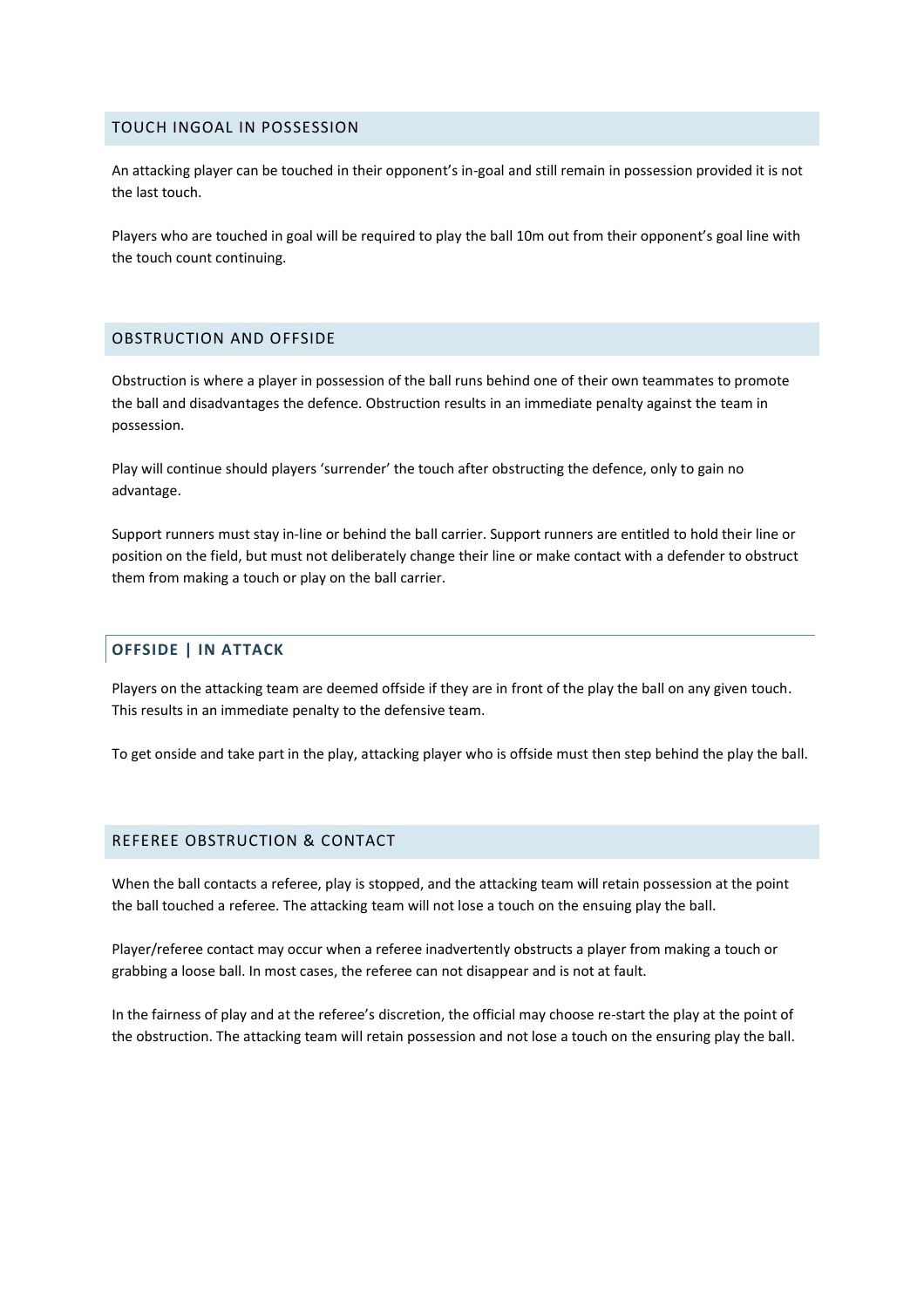#### PLAY RESTARTS

**Tap Ball:** A tap ball will occur in three circumstances. When a penalty is awarded a tap is taken, likewise when the ball ends up in-goal or over the dead ball, a 10-metre tap is awarded. 20/10s result in a tap restart on the 10m line, five metres in from the touch line.

**Roll Ball:** A roll ball will be ordered when there are minor infringements in the field of play such as a knock on, forward pass or change of possession. Players do not need to use their foot to roll the ball.

**Quick Tap Restart:** A quick tap will be allowed on 10-metre restarts only. A player must run to the mark and not pass or kick to a teammate. Players must use their foot to tap the ball in the centre of field.

# CAPTAINS COMMUNICATION

At Kick It Touch, we believe in a strong social atmosphere both on and off the field.

All Kick It referees pride themselves on maintaining a fun, balanced and competitive playing environment where the spirit of the game and sportsmanship is upheld by all players.

We encourage all team captains to interact with referees and venue managers. Should your team feel the need to question a referee's decision, please do so during a stoppage in play or during half time or full-time. Our referee's will be more than willing to answer any questions.

Each team captain is the voice of their team. If the team captain is off the field, teams are encouraged to appoint a vice-captain to approach a referee.

Under no circumstances should a referee and a captain debate a call at the detriment of the game. A player or captain should not question a referee's ability or integrity.

Team captains are responsible for their team and their actions. Please refer to the Code of Conduct PDF.

# RESPECT THE REFEREES

The referee's decision is final. The referee uses their knowledge and vantage point to make the best decision. It is imperative to note that not all aspects of the game will be sighted or correctly ruled by our referees, which is why we place a high emphasis on the social and honest nature of our games.

At Kick It we will do the best within our power to provide enthusiastic referees who have the most up to date training, and correct rule clarifications for our players and staff to ensure the best possible game.

Referees have the power to stop any game or to remove any player at any time from the field if they undermine the code of conduct.

Please refer to the Kick it Code of Conduct for expectations and information regarding rulings.

If you would like to referee at Kick It Touch Football contact Corey Smith. A competitive rate, education and training will be provided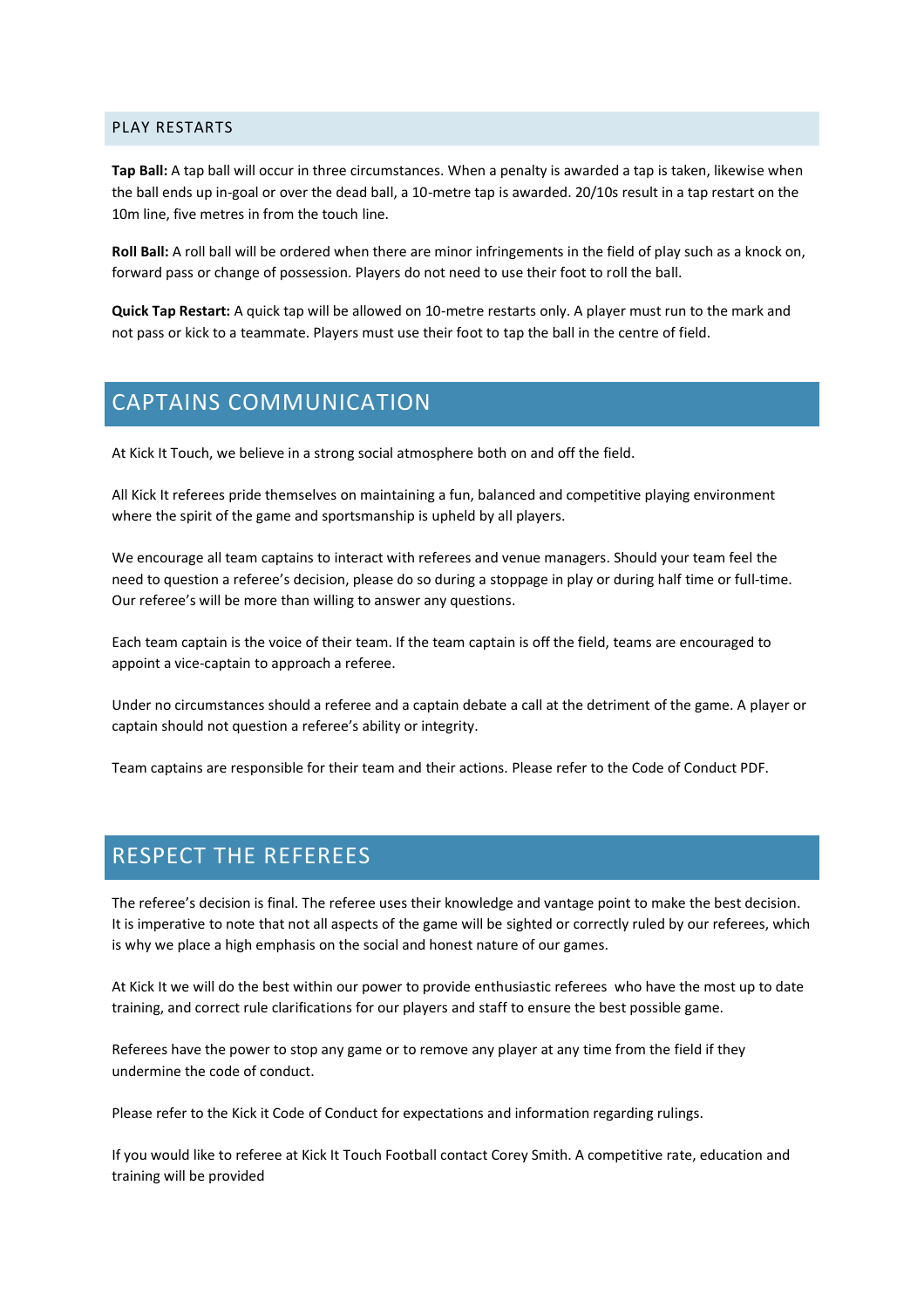# LEVELS OF CONTACT

Contact refers to touching another player in a physical manner. It is the responsibility of every player on and off field to limit physical contact for safety reasons and the promotion of the game.

#### **Types of contact:**

- **General/ low impact contact.**
	- o Pushing, shoving, slapping
	- o Heavy handed touching
	- o Accidental contact (head/neck touching or collisions)
	- o Jersey grabbing, holding players
- **Dangerous contact.**
	- o Kicking, kicking in danger, tripping, sliding or deliberate ankle tapping
	- o Contact on kick-offs
	- o Aggressive jostling, shouldering or elbowing,
	- o Blocking or 'closing the gap' in kicking situations, leg contact.
	- o Tackling and shoulder charging

#### • **Anti-Social behaviour**

- o Pushing and shoving
- o Fighting
- o Verbal insults, intimidation or bullying that may lead to an altercation.

**Ruling:** The referee will also determine the severity of each infringement prior to making a decision. In most cases the referee will give a player warning followed by a penalty against the repeat infringing player & team. In severe cases, substitution, send offs and suspensions may occur.

**Warning:** General.

**Penalty:** General**,** Dangerous contact

**Substitution/Send off:** General (repeat offender), Deliberate or repeat Dangerous contact, Anti-social behaviour.

# CONTESTED POSSESSION

A contested possession is when two or more players are equal distance from a loose ball and are competing for possession.

It's important in a contested possession situation that players involved use their hands to make a play on the ball. Kicking or striking at the ball or making contact with another player could be penalised an deemed dangerous play/contact.

A contested possession infringement will result in a penalty against the offending team.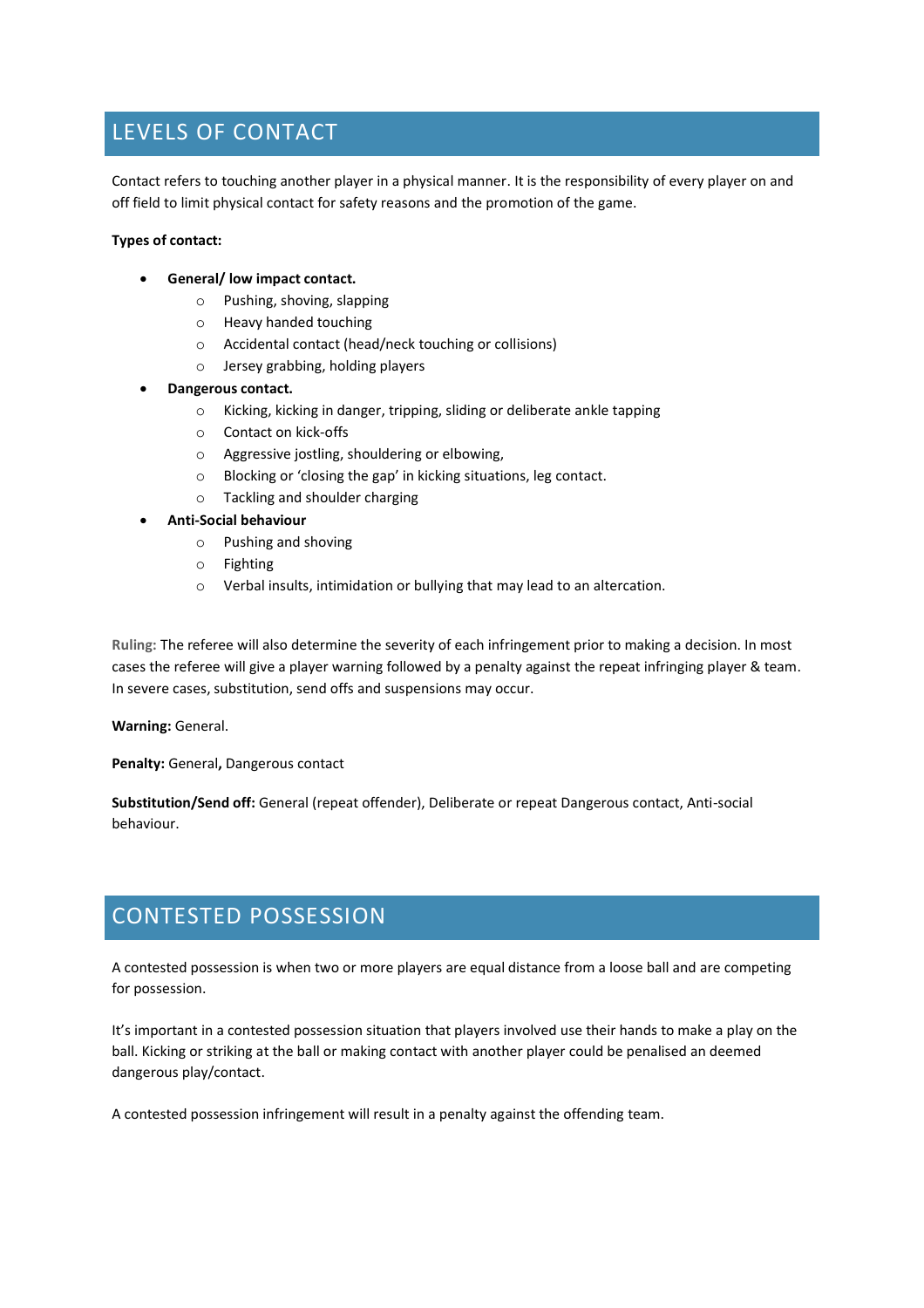# PROFESSIONAL FOUL

A professional foul is the deliberate act of foul play aimed at disadvantaging a player/s on an opposing team. Kick It Touch has a focus on sportsmanship and the social atmosphere of its competitions. Any foul play will not be tolerated.

A professional foul could be committed to prevent a player in possession from scoring, dangerous contact, time wasting, an incorrect substitution or the deliberate act of impeding the ruck.

**Result:** Should the referee deem a player has committed a professional foul, that player will be substituted without a replacement for five (5) sets. At the completion of the fifth set, that player will be allowed to return to the field.

## **DEFENCE**

## MAKING THE TOUCH

A legitimate touch can only be made with the hands or arms of a defender.

Under no circumstance can a defender attempt to or make a touch using their body/torso or legs/foot. This will be deemed as a contact infringement.

# **'YES', 'NO' TOUCH**

A 'yes', 'no' touch is when a defender calls "yes, no" when attempting to make the touch.

If a 'yes', 'no' touch disadvantage the team in possession, advantage will be played.

The attacking team in will receive a fresh set of six or a penalty if advantage isn't taken.

## **PHANTOM TOUCH**

A phantom touch is when a defender claims to of made a touch, only to clearly miss the player in possession. Referee discretion applies.

A phantom touch will result in a penalty against the defending team and a warning to the offending player about bringing the game into disrepute.

The referee may choose to play advantage when applicable.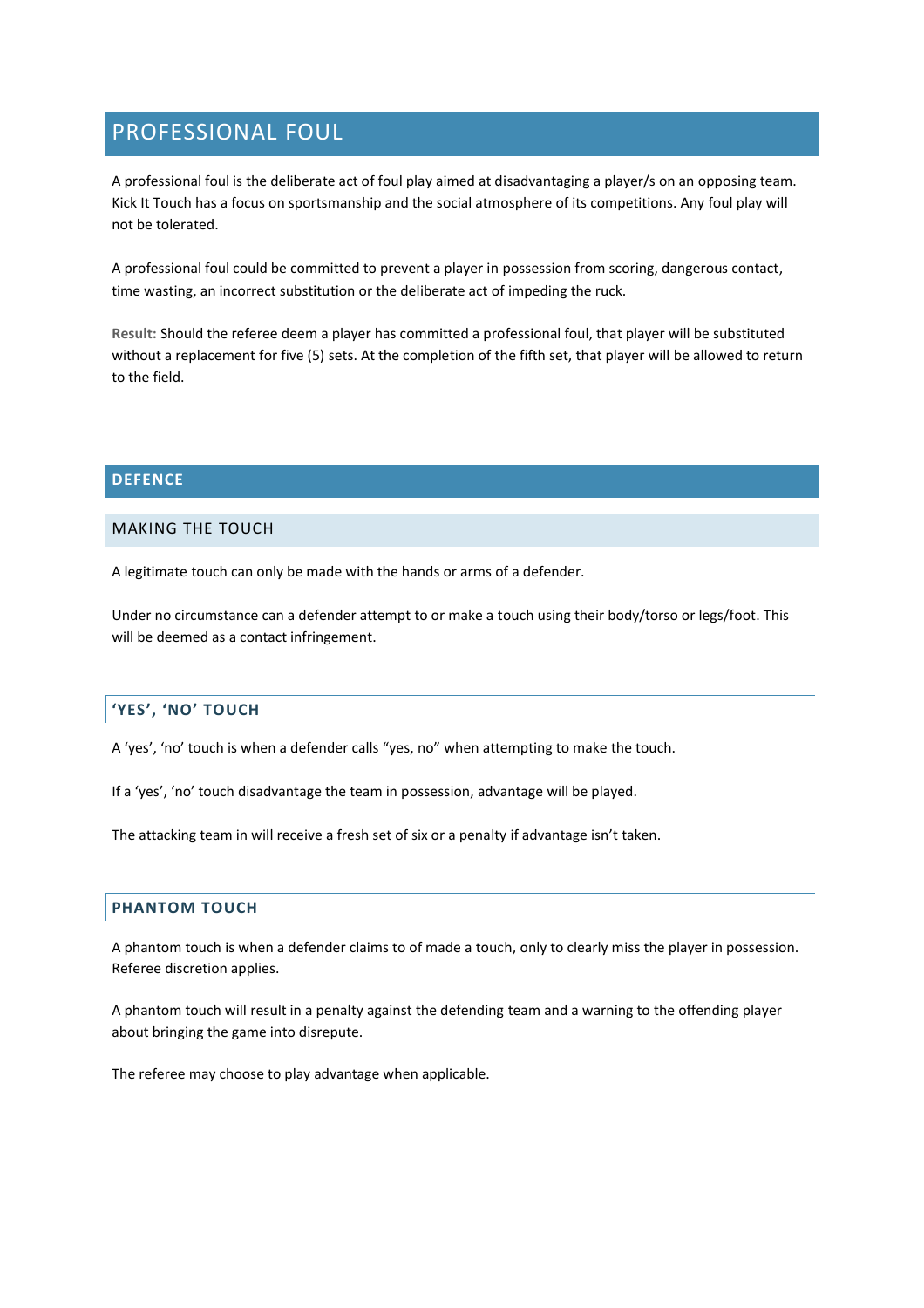#### "NO TOUCH"

Kick It chooses not to apply the 'no touch' rule as seen in traditional Touch Football.

As part of our effort to be the closest form of touch football to Rugby League, players who ruck or play the ball before being touched will be required to surrender their momentum and play the ball on the mark on the referee's whistle.

Given our no touch rule mirrors the NRL's surrendered tackle rule, defenders do not need to pull away from making the touch to gain an advantage, rather they are strongly encouraged to make the touch to promote positive game flow.

#### TOUCH PASS

The touch pass rule seen in traditional Touch Football is not admissible given our intention to keep the game flowing and remain as close to Rugby League as possible.

When there is a touch pass or touch kick, the player in possession must return to the mark and play the ball.

#### THE RUCK

Following making the touch, defenders must clear the ruck and not impede the play the ball or dummy half.

If a defender clearly impacts the play the ball, ruck or contacts the dummy half, advantage will be given to the attacking team.

Provided play doesn't breakdown, 'six again' will be given to the attacking team. Should the play break down from a ruck infringement, the attacking team will receive a penalty.

## **PLAY THE BALL INFRINGEMENTS**

A defender can not limit the ball carrier or cause them to lose the ball when attempting to make the touch.

Limiting the ball carrier may include deliberate touching/holding of the ball, late or improper contact, and slapping/striking at the hand or lower arm (below elbow).

Advantage will be given to the team in possession in the event defenders limit or slow down the play the ball. The attacking team in will receive a fresh set of six or a penalty if advantage isn't taken.

Defenders are strongly encouraged to square up with the attacking player early to avoid late contact and impact the game flow. Shooting defenders are strongly encouraged to make the touch from the side.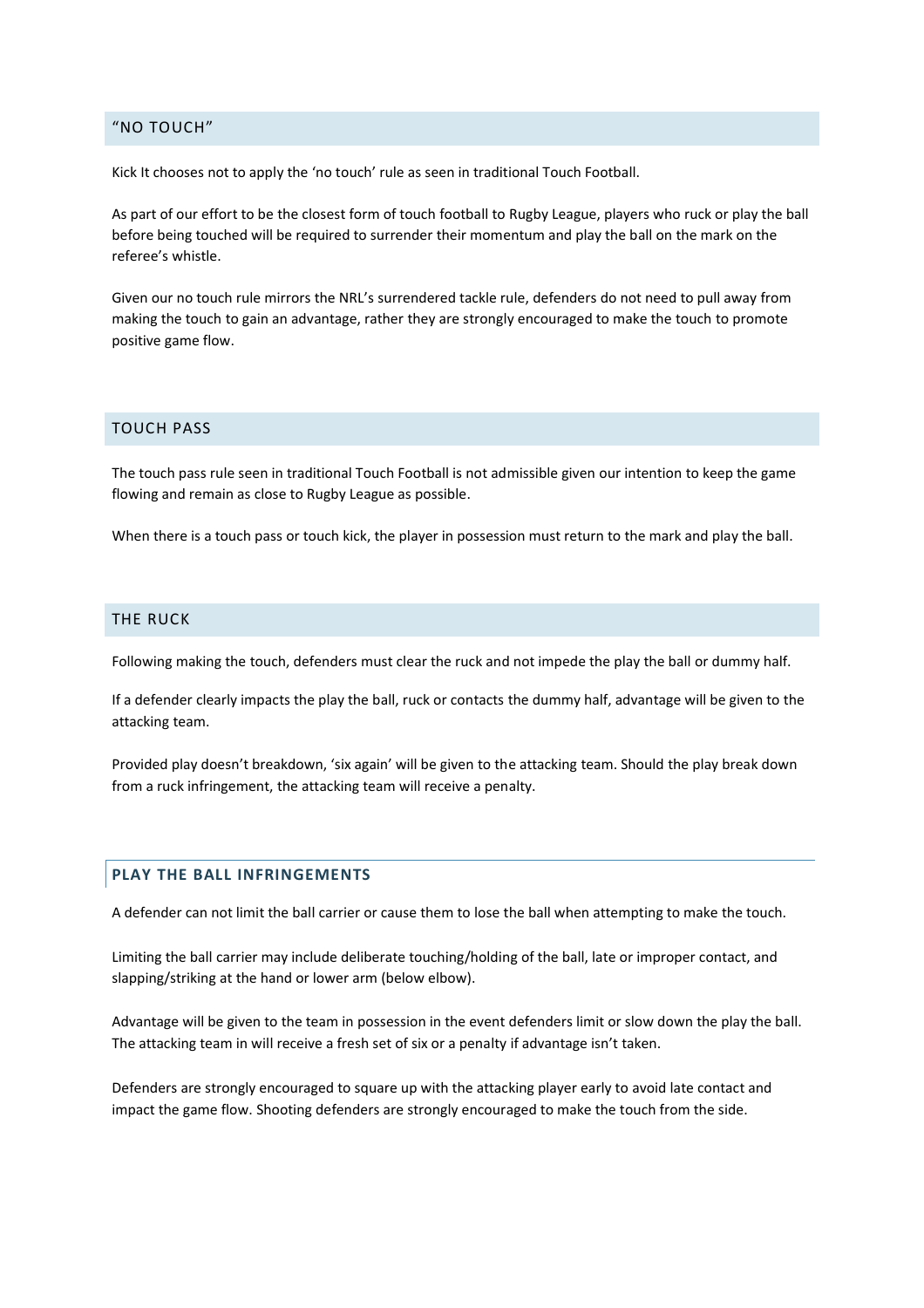#### ADVANCING OFF THE MARK

The defence can move off the mark set by the referee as soon as the ball touches the ground during the play the ball.

When on the goal line, defenders are required to move 5m off the line and will be prompted by the referee.

Defenders only need one foot on the goal line or the mark set by the referee.

## **ADVANCING OFF THE MARK | NO DUMMY HALF**

Defenders are permitted to leave once the ball touches the ground in the play the ball, even if there is no dummy half.

Shooting defenders who reach the ball before the dummy half only need to touch the ball to force a change over. This is to avoid any contact in the ruck.

In the event an attacking player is deliberately holding up play to wait for a dummy half, it is at the referee's discretion to allow the defence to advance early.

## SHADOWING

Shadowing is when a defender who is offside, changes their line (often dictated by the path of the player in possession) before getting onside.

Defenders who shadow may receive a warning, followed by a 'six again' call or a penalty against their team. Defenders are encouraged to keep the same path as they retreat until they are onside.

### TOUCH IN-GOAL

A player in possession is ruled to be touched in-goal when they are touched with **two** feet are on or behind the try line or are touched while in the air after jumping from the in-goal.

- When a player in possession is on the ground, they will be ruled to be touch in-goal by the position of the ball.

- When player has one foot in the field of play, they can not be touched in-goal.

#### DEFENDING AGAINST THE KICK

A touch can not made once the player in possession releases the ball from their hands to kick.